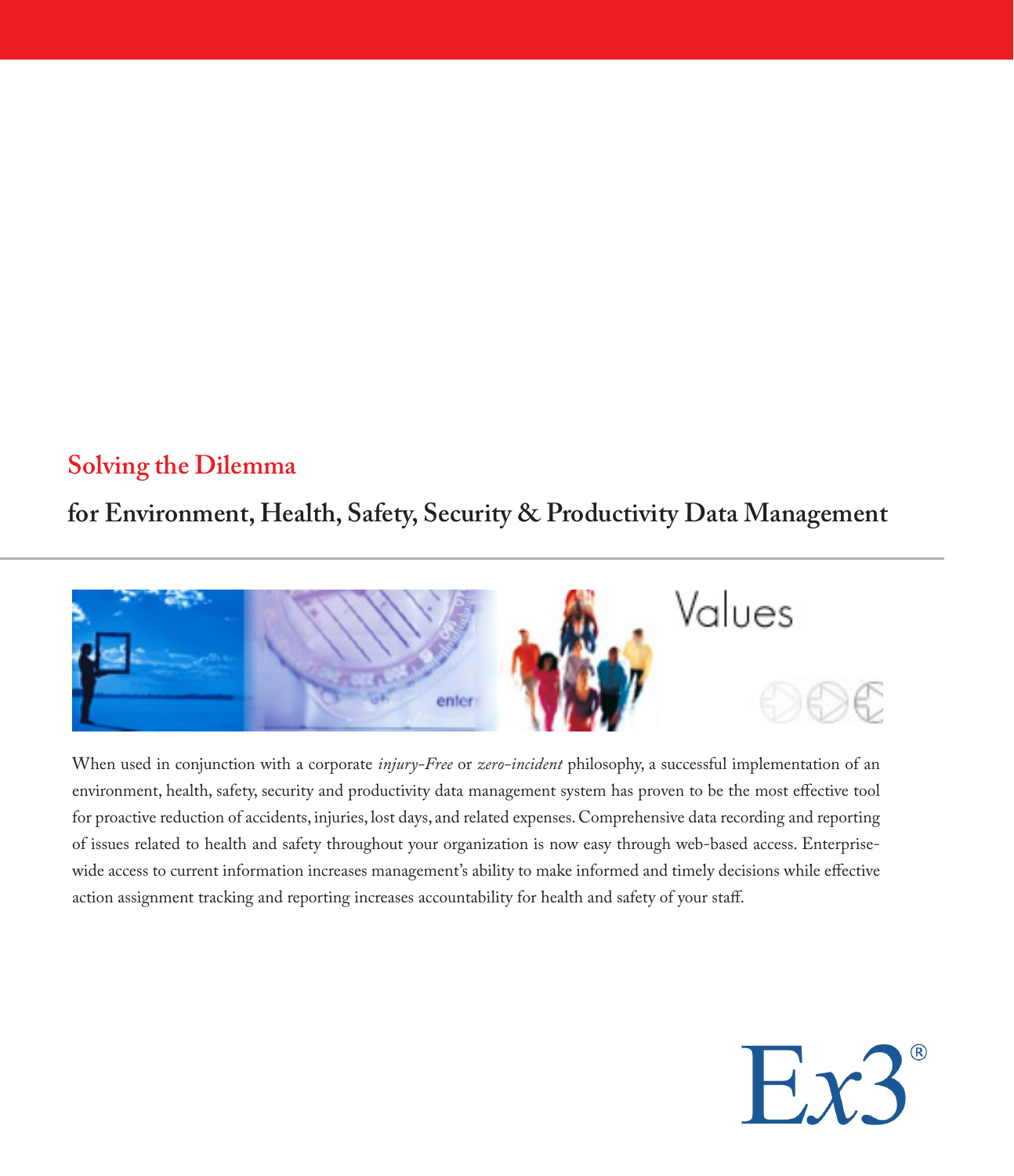#### **Abstract**

No industry is immune to data management failures. Whether its health care, financial services or consumer products, all industries pay dearly for failed, incorrect or outdated data collection and management. Errors can cost a company millions of dollars, cause employee dissatisfaction and result in bad decision-making by management.

While many companies and government organizations have taken great steps to implement effective master data management in some business areas, many are still dependant on excel spreadsheets and home-grown systems to maintain critical data related to environment, health, safety and security of their employees. The use of spreadsheets has proven to lead to inaccurate or incomplete data limiting management capability to make accurate and timely decisions. The spreadsheets tend to be outdated and time-consuming. Even more important, they often miss information necessary to track and maintain incident and action request for future prevention.

Additionally, development of home-grown systems within an enterprise creates an information architecture that exists in silos across the organization. Although each separate unit may be fully operational and competent by itself, in many organizations the disparate systems don't interact with others. The lack of interaction, therefore, leads to duplicate or outdated information which again adds to the improbability that one system or another reflects current and accurate data.

The bottom line is that the organization's healthy business environment is created as an end result of the data it has successfully supported. Whether this data is safe-keeping of its customers' social security numbers or an employees accurate medical records or OSHAcompliant safety reports, an effective data management system enables the enterprise to develop a strong and valuable data governance program. An enterprise-wide data management program will ultimately enable the organization to have an accurate and wellintegrated use of the data to help drive its productivity, profitability and business success.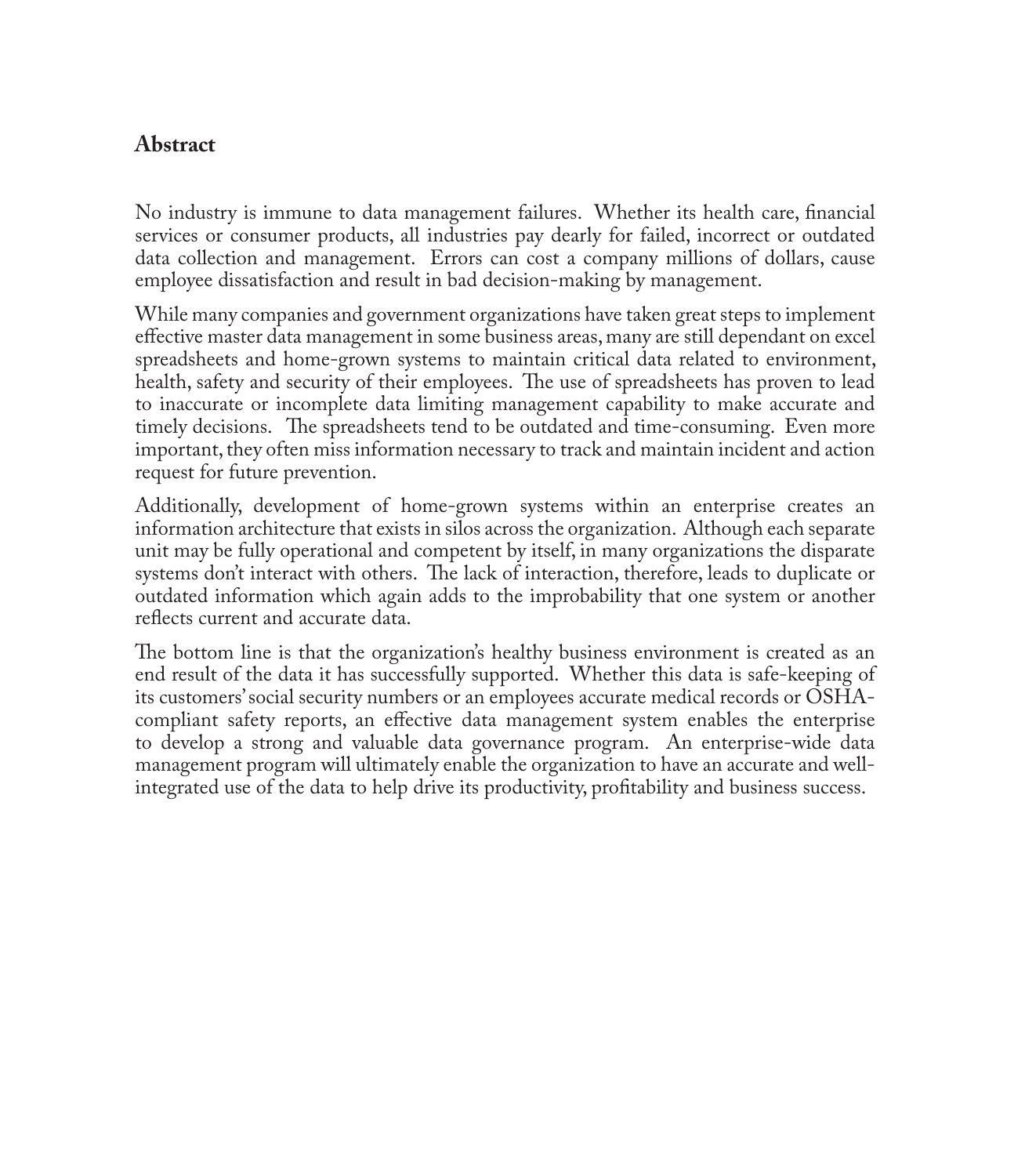## Table of Content

|  | Environment, Health, Safety and Security Data Management |
|--|----------------------------------------------------------|
|  |                                                          |
|  |                                                          |
|  |                                                          |
|  | <b>Business Case Studies</b>                             |
|  |                                                          |
|  |                                                          |
|  | Conclusion                                               |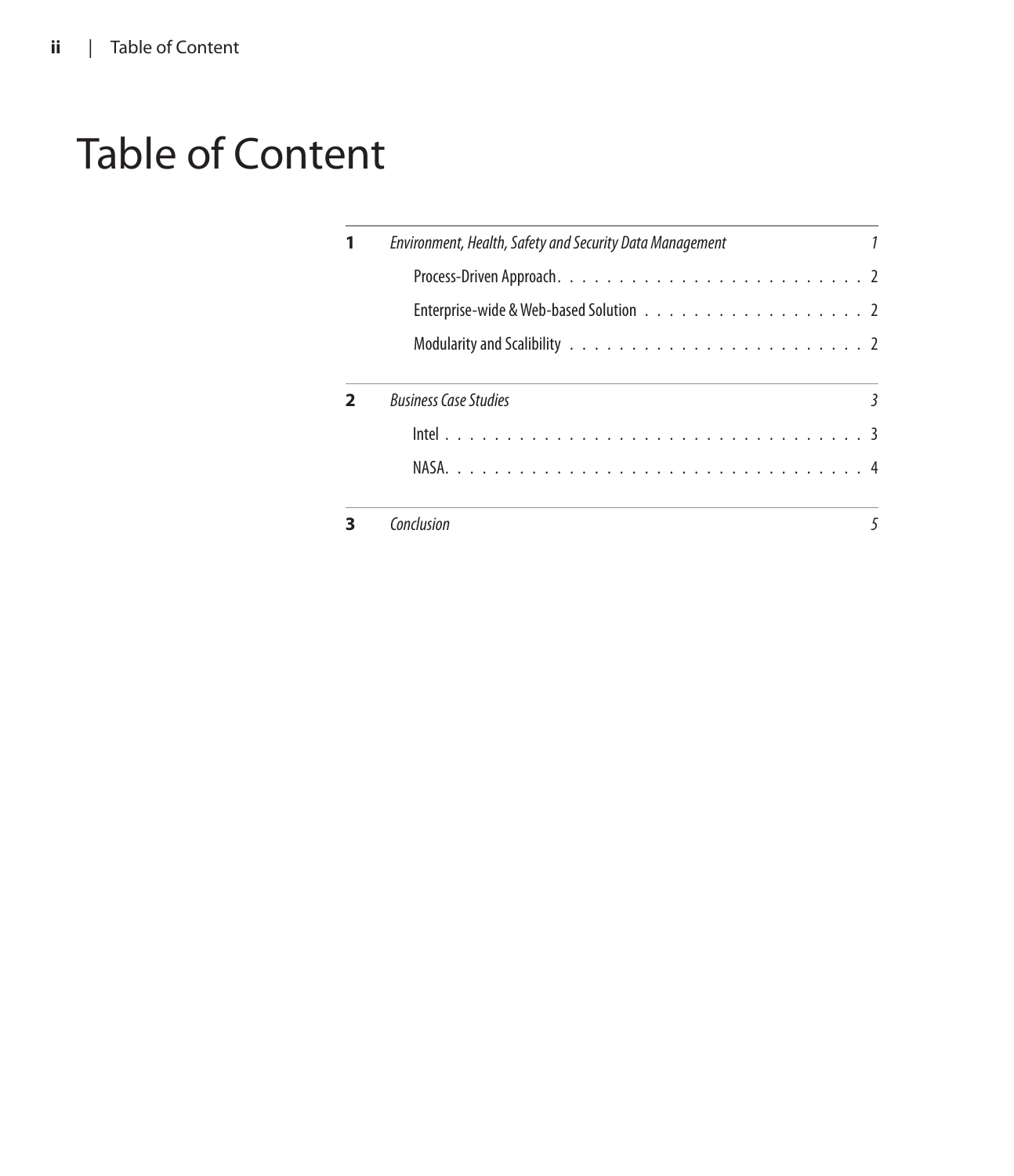## Environment, Health, Safety, Security & Productivity Data Management

Data management across a global enterprise goes well beyond the ability of its separate business units to collect data for access at a future date. Of course, a key goal of data management is the ability to automate the time consuming and redundant data entry challenges. However, the bigger challenge lies in consolidating the data within a system that allows for a centralized access point to provide the opportunities for key management to gain better perspective of how the organization is performing and be better prepared for planning and strategizing.

The challenges of data management is further exasperated while working with environmental, health, safety and security data. The nature of this data is such that each division within an organization has over its lifetime developed separate ways of collecting and accessing the data. The safety system rarely speak to the security system and the industrial hygiene group seldom benefit from plethora of information accessible to the medical group.

Then there are challenges associated with cultures and languages across a global enterprise. Even if the data is translated accurately, is it real-time? Has there been an update since the office in the US closed for the evening and the office in Asia started the day? What about the cultural differences that create unique challenges? Is the data somehow lost in translation?

Even more critical, there's always the unexpected. How would the spreadsheets survive in flooding or hurricane? Does the organization have the capacity to safe-guard the data against natural or economic disasters such as earthquake or unforeseen acts of terrorism?

In recent years, many organizations have taken great steps in implementing effective data management systems in some business areas. However, many have stalled on a solid Environmental, Health & Safety Data Management System (EHSDMS) mainly because the financial benefits of a new initiative has been obscure. The immediate return on investment is not always as apparent in an EHSDMS when compared to a new sales and marketing system (for example) which is revenuegenerating. However, the two business case studies that are outlined below have proven the greatest ROI in implementing and using an EHSDMS with the help of Efficient Enterprise Engineering d/b/a Ex3, based out of Tempe, Arizona.

Both cases clearly define the many benefits that each organization experienced not just in terms of financial profitability -- but also in employee productivity and accountability.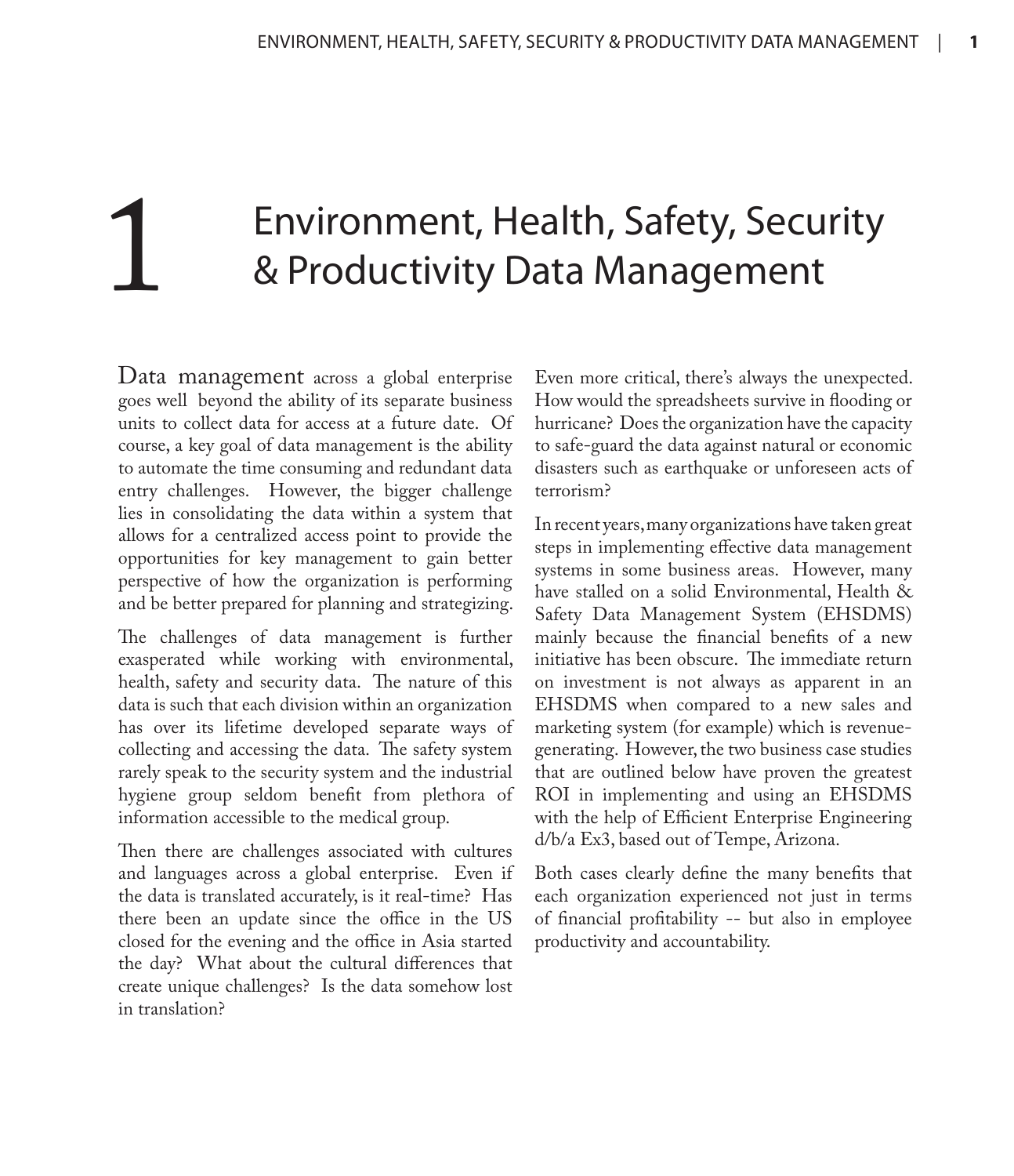### **Process-Driven Approach**

For an data management system to work effectively within an enterprise, it is essential to first understand the specific requirements of the current business process. Clearly defined and consistent business process at the very foundation of the project has proven to be the key to the success of all projects. Automated systems rely on consistency. It is impossible to automate chaos. The Ex3 approach to implementing a EHSDMS begins with a Business Process Analysis phase (BPA) with an extensive effort to gain an in-depth understanding of the current processes, systems, personnel environment, and goals of the customer organization.

Understanding the current process along with understanding the desired goal helps your organization to determine the level of process re-engineering required for success. Understanding your current systems defines what data is available in support of your ultimate goal and any changes required to achieve that goal. Understanding the personnel environment defines a picture of the dedication, willingness, and support of the organization from the top management levels on down. It is critical that each of these pieces fit together. If your organization has high goals but a data poor environment, then the level of support and buy-in required from management and endusers becomes even more critical to the success of the project.

The process-driven approach identifies the organization's challenges early on for a successful project management control and implementation.

### **Enterprise-wide & Web-based Solution**

Your organization can now leverage the power, speed, and accessibility of the Internet to solve the dilemma for an effective data management system. Instead of building an infrastructure to support an enterprise-wide software solution, you can use your existing Internet connection to distribute a data management system and provide a single interface for data collection. A web-based program instantly provides this distributed software to your workforce, no matter where they may be located and can run on every desktop or laptop in your company.

Your web-based solution should include access to the core functionality of the application, customization of which fields your company requires, and the ability to expand the core functionality to include more modules.

### **Modularity and Scalability**

All organizations, large, medium or small, have their unique identifiers, requirements and needs. While all business units play a critical role in an overall healthy business environment in your organization, some may receive a larger share of labor, budget and responsibility. Therefore, when selecting a data management system, your organization would reach greater success when each individual unit is prepared to take ownership of a module within the enterprisewide EHSDMS solution. Demanding your security group to also maintain the industrial hygiene system creates unnecessary chaos and will potentially lead to a broken system.

The best practice has proven to allow for a modular development and implementation of your EHSDMS. The modular approach to system design allows the application to offer a variety of capabilities with the ability to expand as requirements change and user needs dictate. Your organization is never 'stuck' with a one-size-fits-all solution as the modules are designed to integrate and share data seamlessly.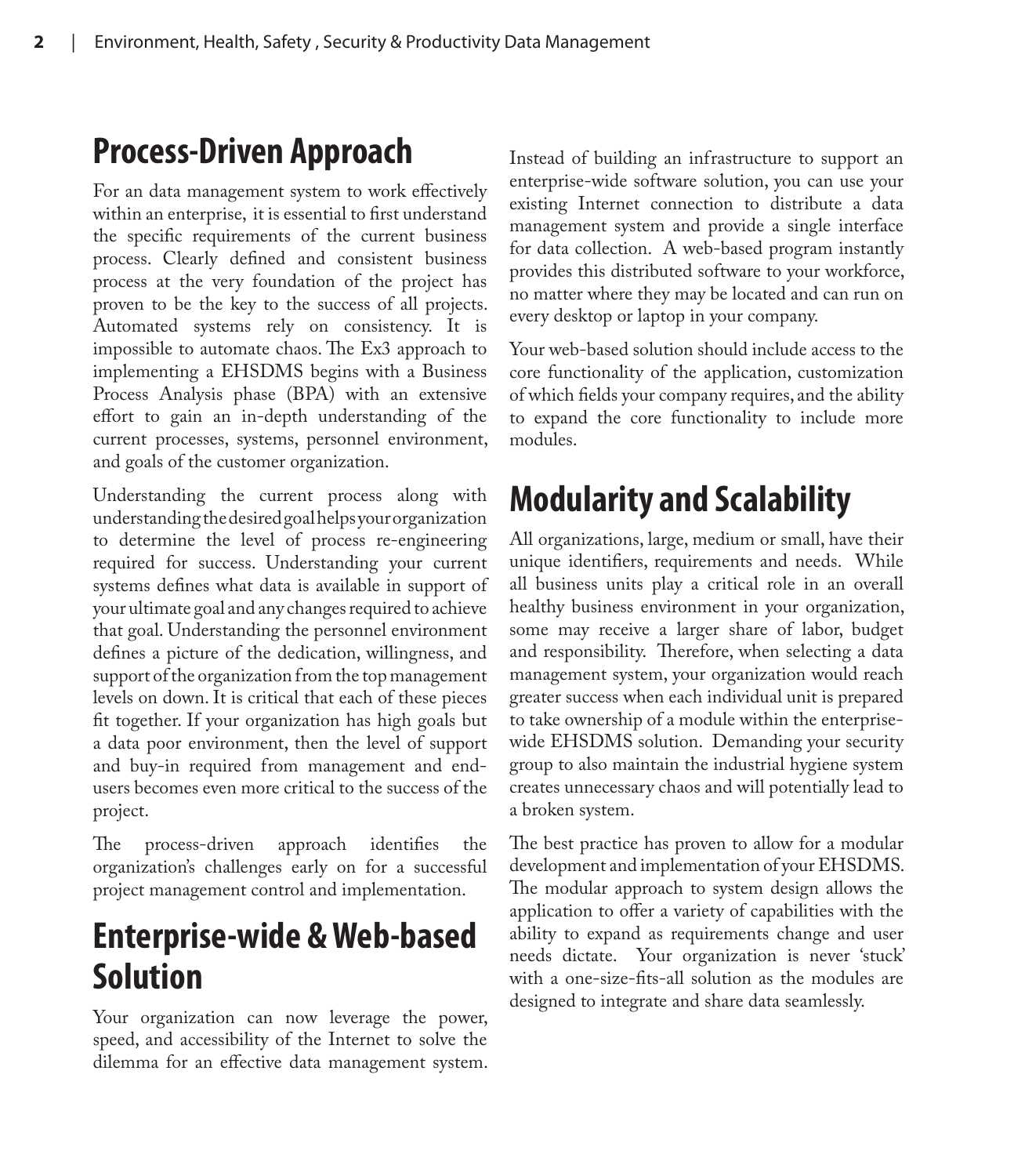# **Case Studies Intel**

Intel Corporation is a leader in EHS performance and has a track record of heightening the health and safety performance of not only their employees but also the contractors that work for them and the communities in which they are located. The Ex3 EHS Data Management System (EHSDMS) has been in production for over 10 years at Intel, allowing managers to better their case investigations, management and gather indicators to further lower if not eliminate injuries and illnesses from the workplace. In 2001, the National Safety Council awarded the Green Cross for Safety to Intel for "exemplary commitment to workplace safety." The following are some the exemplary results achieved by Intel in partnership with Ex3:

◊ Decrease in Worker's Compensation reports from 1119 cases to 485 over a 5-year period. (This was as the overall head count rose dramatically from 41,138 to 69,353 employees)

◊ Decreased Worker's Compensation Case cost per employee of \$110 to \$33 per case over a 5-year period.

◊ Lower Lost Day Case (LDC) time away: A saving of over \$10 million dollars a year through effective case management and by placing identified employees on modified work programs. Prior to the Ex3 system implementation, average days away were 14. Since implementation, average has been reduced to 2 days.

◊ Fewer recordable injuries and illnesses and Lost Day Cases (LDC): case managers were able to lower the Recordable rate which was 3.6 in 1993 to a world-leading .20 in 2004, saving over \$65 million dollars through LDC reduction.

◊ Armed with the ability to focus their decision on specific areas, managers instituted programs that resulted in the reduction of Cumulative Trauma Disorders (CTDs) by over 70 percent. Because detailed and granular data is entered into the application in real-time, managers immediately have the ability to accurately see what is happening in their organization.

Corporate-wide data roll-up that typically has to take 2-4 months to accomplish and was available only on an annual basis now takes only seconds to produce and is real-time across the organization.

◊ Action Request Management Module (AR Module) of Ex3 EHSDMS has allowed for greater impact on closing Action Request cases. In the past, only 31% of the ARs assigned over a oneyear would achieve 'closed' status.. Now, the AR module has helped to close 93% of open ARs.

◊ Costs that were avoided or saved with Medical Monitoring Management: employees have the ability to enter and update dynamic questionnaires without a visit to nursing office leading to the following savings. Tech time saved: \$90,500 per year; nurse time saved: \$64,500 per year; data entry time saved: \$90,500 per year; cost avoidance - biostatistician: \$17,000 per year; Total Medical Monitoring Savings: \$262,500 per year

◊ Dollars saved by placing workers on modified duty (salary and replacement salary): \$6,170,720.00 per year\*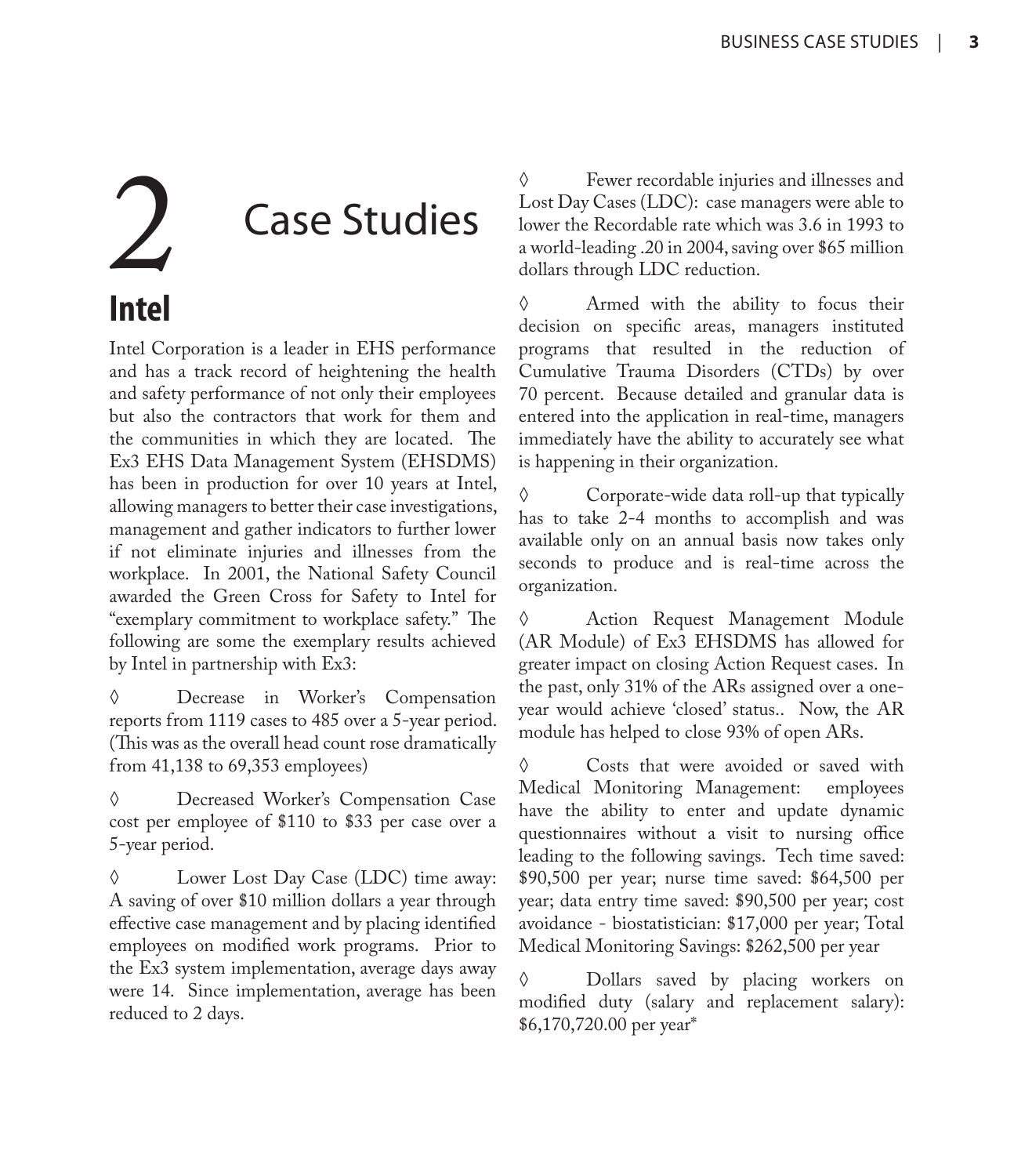#### **NASA**

The Incident Reporting Information System or IRIS was in place at NASA, prior to the current version as a desktop system for selected users. The end-users were designated as "data entry" specialist whose job was to gather and record data on mishaps and close calls. The data collected was to support both the NASA NPG 8621 and the OSHA 29 CFR 1960 reporting requirements. The philosophy behind the data collection was that investigators and supervisors would supply to the data entry specialists the relevant data for reporting beginning with an initial report on the 1672A (for safety) and 1627B (for medical). The safety office would then have the responsibility to collect subsequent relevant data such as property damage, lost or restricted days, details of the event and track the investigation to closure, finally documenting cause codes.

The legacy system was meant to be a "reporting system" and data was gathered to that end. With the exception of a query interface, there was no provision in the legacy system to trend and analyze. Data entry was largely unstructured and free text resulting in many different types of entries and an inability to relate and validate data sets and information.

In addition, the system itself, as a desktop system, frequently encountered firewall issues which limited data entry. Inadvertently, as the field centers began to develop their own system for data entry a data communication "gap" was created.

In May of 2003, NASA selected the Ex3 EHS Data Management System and implementation of the Ex3 system was completed at all NASA centers by June of 2004. All NASA centers are using the Ex3 system for reporting health and safety data.

In addition to being a replacement of obsolete functionality, the design and scalability of the new system is leading to changes in how the data is being gathered across NASA. Previously, only selected data entry personnel had access. Today, the Ex3 system is utilized by supervisor and safety investigators for direct entry and analysis. The role of the data entry specialist is also evolving to more of a data quality assurance and independent assessor function.

In June 2005, The NASA Group Achievement Award was presented to the NASA and Ex3 combined project team for "exceptional support in the design, build, and NASA Agency deployment of a new Web-based enhanced Incident Reporting and Information System." This is the most prestigious group award given to NASA and contractor employees, according to NASA Human Resources. Below are some of the benefits realized through the use of the Ex3 EHSDMS.

◊ Improved communications between safety professionals, supervisors, medical and workers compensations, and on- and off-site contractors have been achieved. Standard reports are now being provided. The NASA/ Ex3 system provides a means of "one stop" data collection allowing for standardized reports to be auto-generated for senior management and analysts.

◊ Information access: "the right information to the right people at the right time". The system implementation has resulted in the elimination of multiple dysfunctional and redundant databases. "One NASA" database with web accessibility is ready for use by all new projects and contractors. Information is now easily accessible to senior management.

◊ Tracking and closure of corrective actions: the NASA/Ex3 system supports the assignment,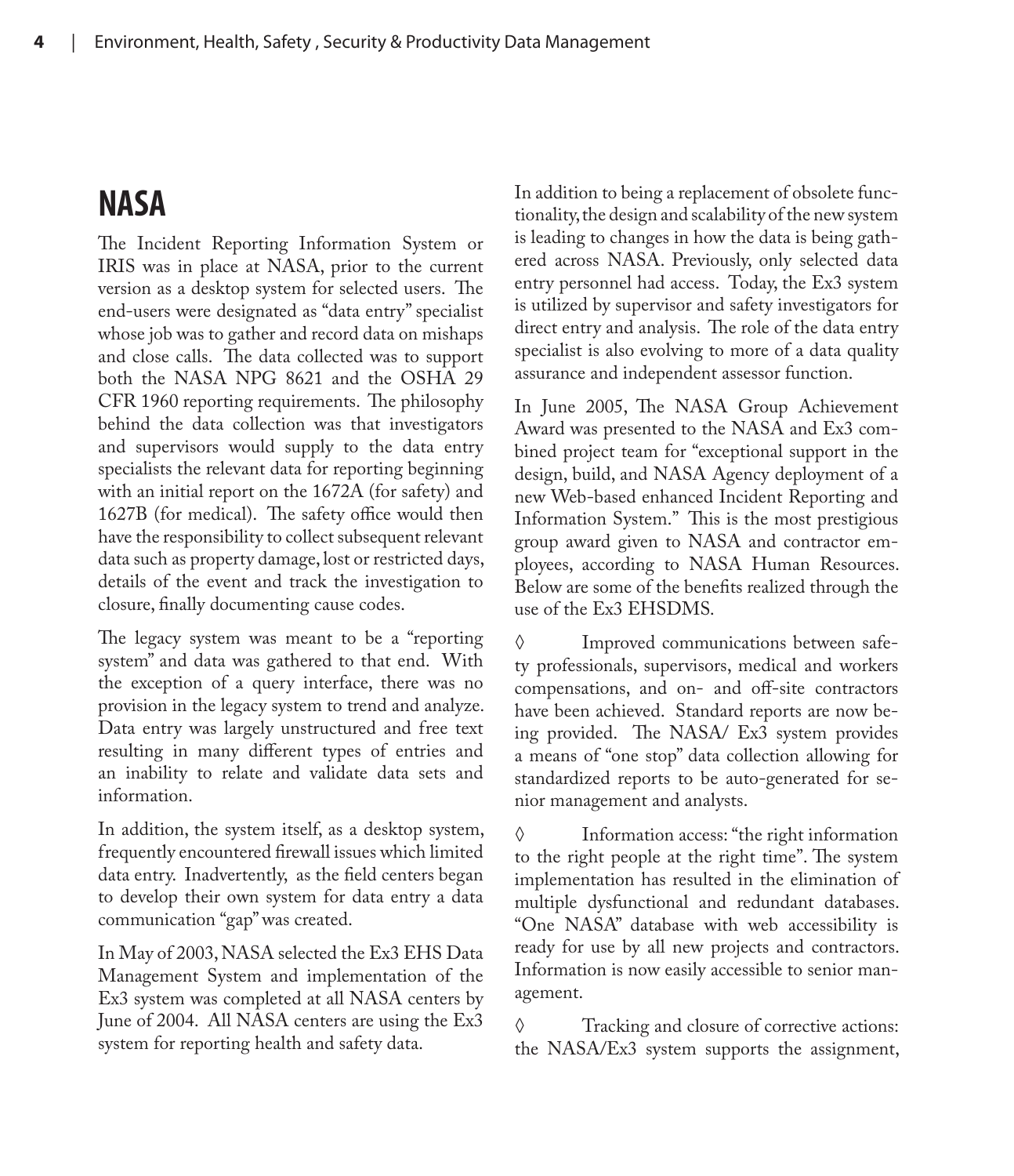notification & tracking of corrective actions along with instant visibility into status, "time to closure."

◊ Structured data entry, trending, analysis and standardized entry have allowed for improved reporting and data collection while immediate performance metric for analysis support management decision-making processes.

Above all, efficient engineering of the NASA processes and safety systems has streamlined tracking of all "incidents" including building and facility inspections, fire safety inspections, and security incidents to report unprecedented cost savings for the agency.

# **Conclusion**

There are multiple drivers for implementing an Environment, Health, Safety, Security & Productivity Data Management system within an organization. The larger the workforce, the more critical it is to find the most effective method to manage and maintain the pertinent information about your organization's most important asset, your people.

Automation of your EH&S process and reporting is just the first step on the right track. The data management and maintenance of this process does not have to be a daunting task if you use the right experts. With the right EHSDMS in place, you can be confident that your critical data is secure, can be accessed promptly and will be your most effective tool for your workplace health, safety and security decision-making.

*Sources:*

*Dickey, Beth "Avoiding Injury: NASA's New Software System Neatly Handles Safety, Health and Security Data" from GovExec.com Magazine September 15, 2006*

*\*Intel Corporation*